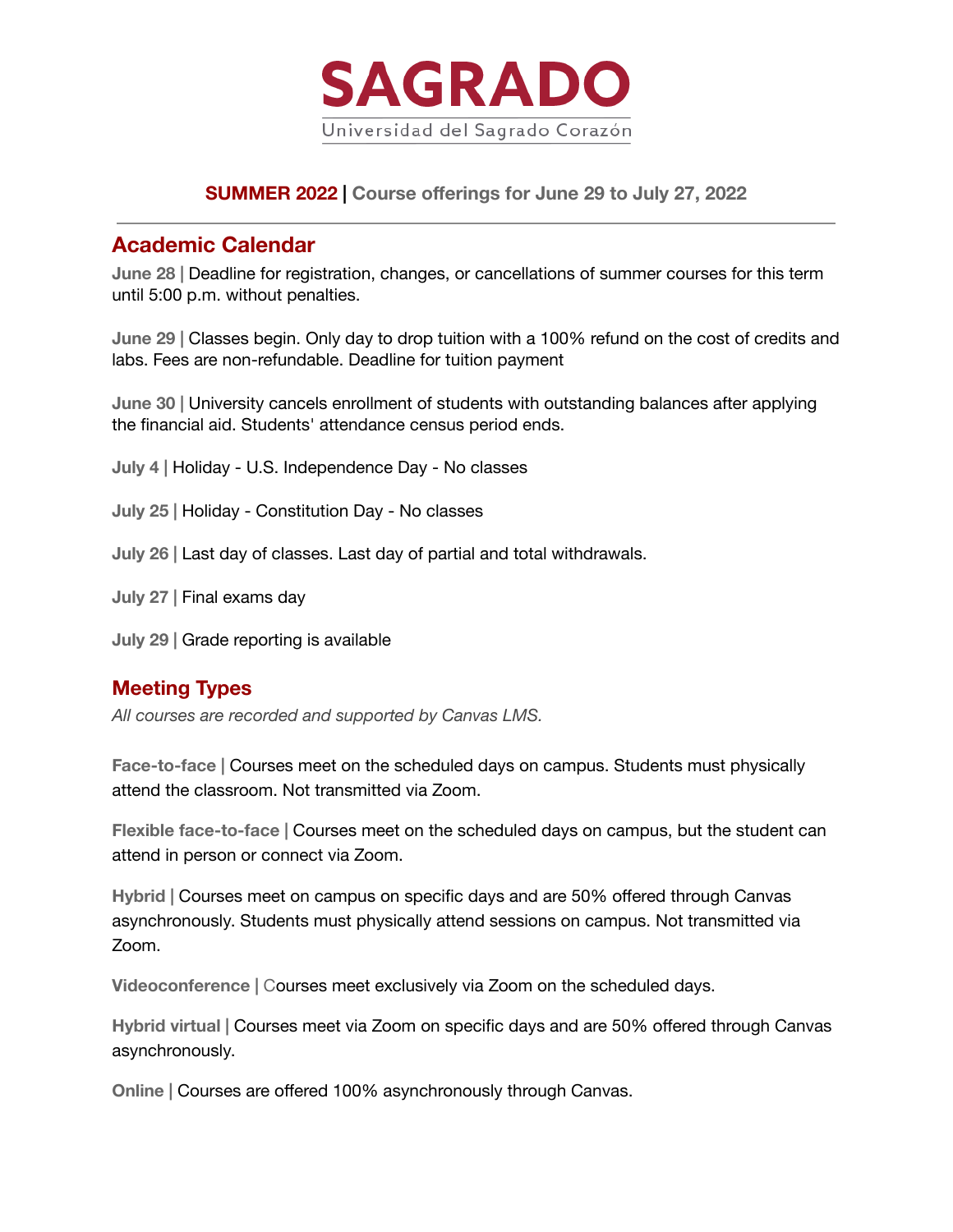# **ARTS, DESIGN, AND CREATIVE INDUSTRIES COURSES**

#### **Course: ART 116 001 VISUAL LANGUAGE AND THINKING**

| <b>Credits: 3</b>                   | Days: (MKWTF)                                                                               |
|-------------------------------------|---------------------------------------------------------------------------------------------|
| <b>Lab Fee: \$100</b>               | Monday/Tuesday/Wednesday/Thursday/Friday                                                    |
| <b>Meet Type: On-campus</b>         | <b>Time:</b> 10:30 am - 1:20 pm                                                             |
| <b>Professor: MIGDALIA UMPIERRE</b> | Date: 06/29/2022 - 07/27/2022                                                               |
|                                     | <b>Description:</b> Introductory workshop in which the fundamentals of visual communication |
|                                     | and the expressive resources of design are studied using manual and digital                 |
|                                     |                                                                                             |

procedures. Students are introduced to the understanding and solution of problems in the visual and functional fields of art, providing key tools to develop creativity and conceptualize artistic proposals.

#### **Course: PME 210 081 STAGE RIGGING, LIGHTS, AND SOUND TECHNIQUES**

| <b>Credits: 3</b>                 | <b>Days: (MKWTF)</b>                     |
|-----------------------------------|------------------------------------------|
| Lab Fee: $$75$                    | Monday/Tuesday/Wednesday/Thursday/Friday |
| <b>Meet Type: On-campus</b>       | <b>Time: 5:30 PM - 8:20 PM</b>           |
| <b>Professor: MYRNA A. RIVERA</b> | <b>Date: 06/29/2022-07/27/2022</b>       |

**Description**: This course studies the techniques and procedures related to the areas of stage rigging, lights, and sound. Students will analyze aspects such as stage platforms, temporary structures, pyrotechnic effects, assembly logistics, and interpretation of blueprints. The course emphasizes OSHA regulations, worksite fire-prevention department, and performance requirements for shows.

## **SCIENCES AND HEALTH COURSES**

### **Course: BIO 112 001 GENERAL BIOLOGY II**

| <b>Credits: 4</b>                   | <b>Days: (MKWTF)</b>                                                                    |
|-------------------------------------|-----------------------------------------------------------------------------------------|
| <b>Lab Fee: \$110</b>               | Monday/Tuesday/Wednesday/Thursday/Friday                                                |
| <b>Meet Type: On-campus</b>         | <b>Time:</b> 7:30 AM - 10:20 AM                                                         |
| <b>Professor: EDUARDO L. TOSADO</b> | Date:06/29/2022 - 07/27/2022                                                            |
|                                     | <b>Description</b> : This course has an approach that allows the formation and integral |

**Description**: This course has an approach that allows the formation and integral development of the student of the Natural Sciences program. The principles of population genetics and evolution, the classification of plants and animals, the comparative study of organic systems in animals, and the structure and function of plants, ecology, and tropical ecosystems are studied in this course. This course includes theory and laboratory practices.

# **Course: BIO 112L 051 GENERAL BIOLOGY II - LAB**

**Credits**: 0 **Lab Fee**: N / A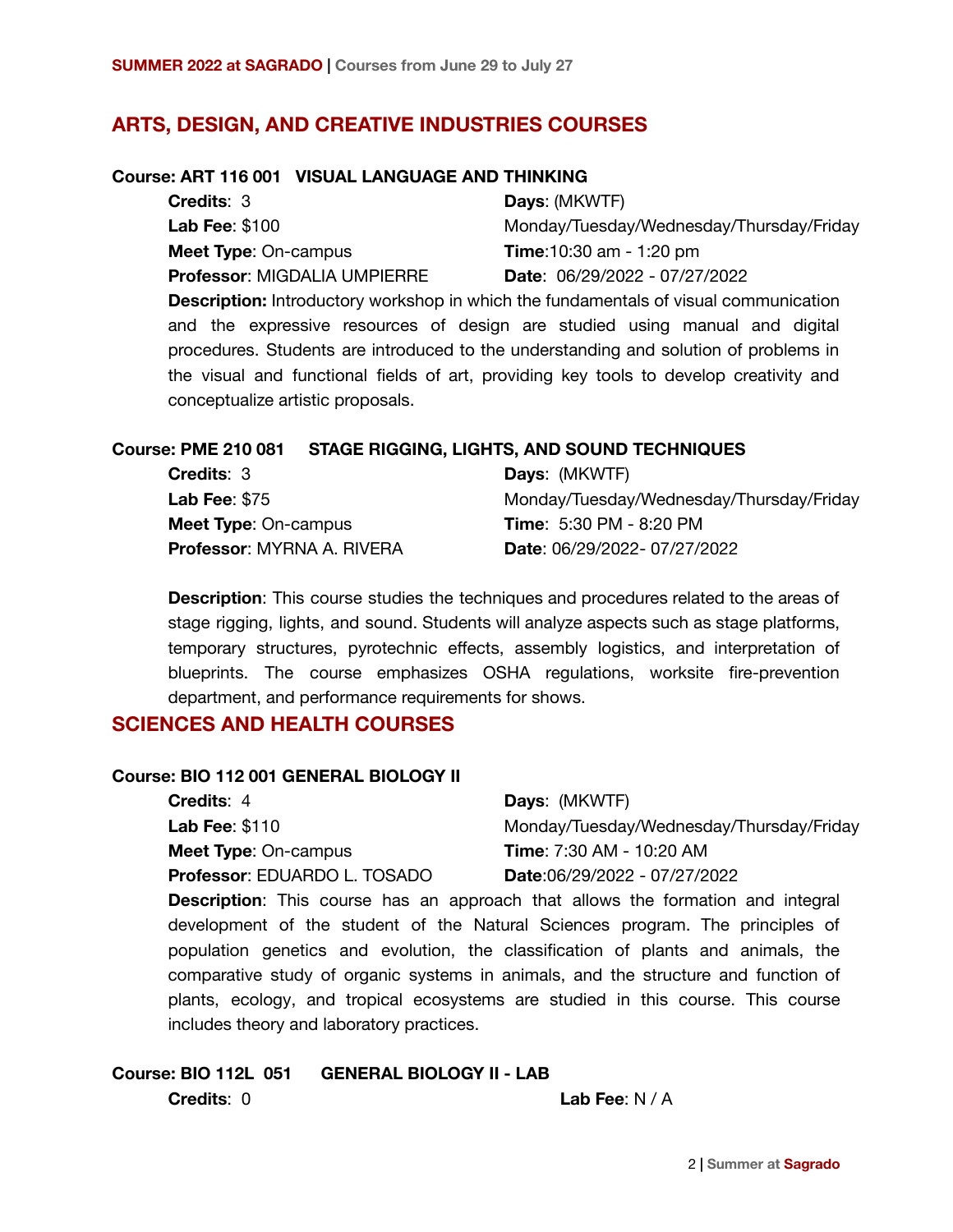**Meet Type**: On-campus

**Professor**: EDUARDO L. TOSADO

**Time**: 11:00 AM - 1:50 PM **Date**: 07/03/2022 - 08/13/2022

**Days**: (MKWTF)

Monday/Tuesday/Wednesday/Thursday/Friday

**Description**: A required laboratory for the BIO 112 course.

## **Course: BIO 310 001 HUMAN PHYSIOLOGY**

**Credits**: 4 **Lab Fee**: \$100 **Meet Type**: Flexible face-to-face **Professor**: LUIS A. GRACIA RUIZ

# **Days**: (MKWTF) Monday/Tuesday/Wednesday/Thursday/Friday **Time**: 7:30 AM - 10:20 AM **Date**: 06/29/2022 - 07/27/20

**Description**: Physiological principles that govern the functioning of the systems that compose the human organism are discussed. Basic concepts of cellular physiology and the tissues that compose the organs are presented. The physiological principles that govern the function of the different organs and systems of the body are discussed. It explains how the physiology of the other systems is integrated to provide responses to different physiological conditions and maintain homeostasis for the student to have a broader knowledge of the body's functioning. Some principles of the physiopathology of the systems studied are discussed. This course is intended for students' general training in health. The course consists of lectures and class discussions integrating laboratory experiences related to the topics covered. Ethical aspects related to health professions and biomedical research are analyzed.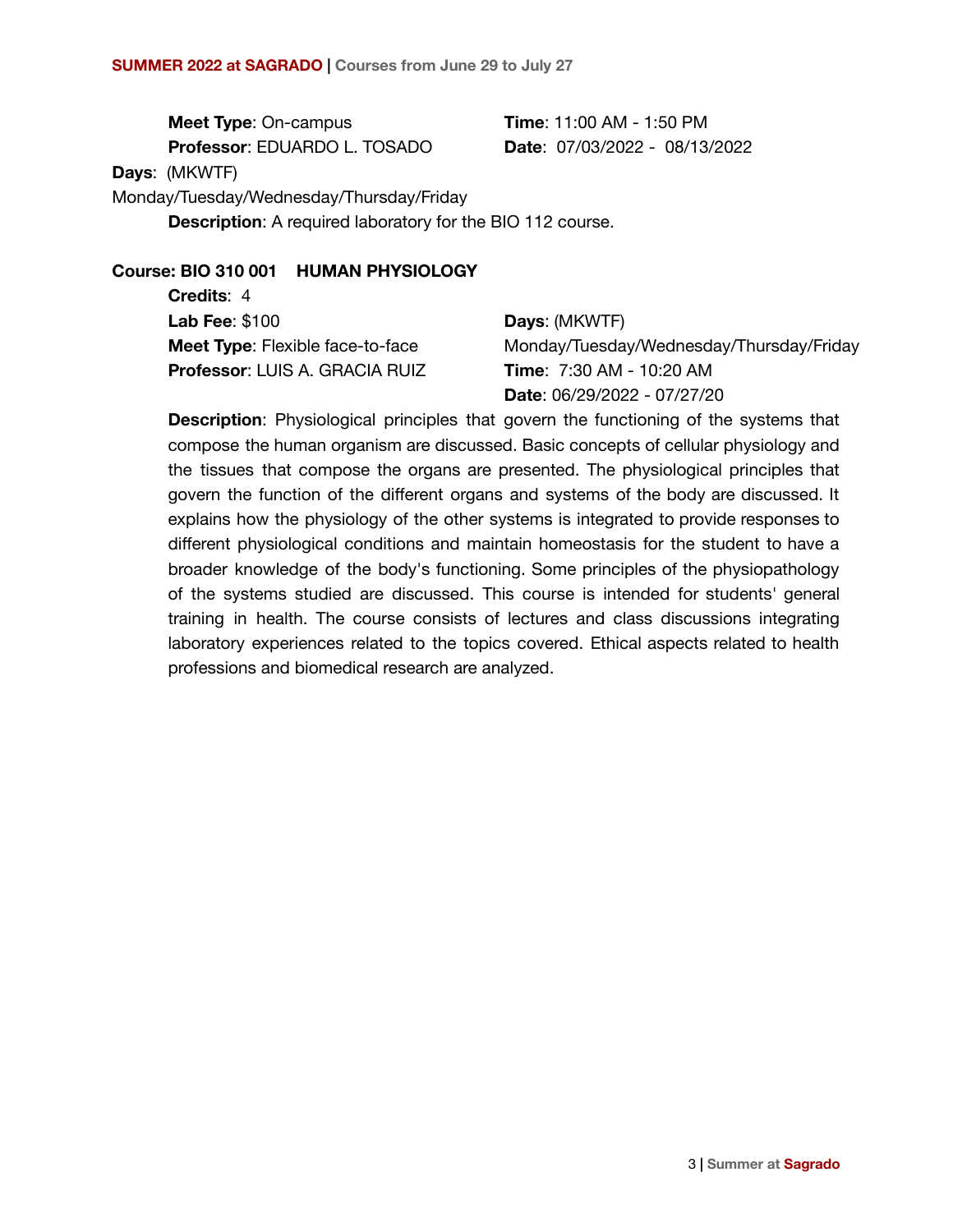### **Course: BIO 310L 051 HUMAN PHYSIOLOGY - LAB**

**Credits**: 0 **Lab Fee**: N / A **Meet Type**: Flexible face-to-face **Professor**: LUIS A. GRACIA RUIZ

**Days:** (MKWTF) Monday/Tuesday/Wednesday/Thursday/Friday **Time**: 11:00 AM - 1:50 PM **Date**: 06/29/2022 - 07/27/2022

**Description**: A required laboratory for the BIO 310 course.

### **Course: CFI 101 001 SOCIAL AND PSYCHOLOGICAL ASPECTS OF PHYSICAL ACTIVITY**

| <b>Credits: 3</b>                      | Days: (MKWTF)                            |
|----------------------------------------|------------------------------------------|
| Lab Fee: $N/A$                         | Monday/Tuesday/Wednesday/Thursday/Friday |
| <b>Meet Type:</b> Hybrid face-to-face  | <b>Time:</b> 7:30 AM - 10:20 AM          |
| <b>Professor: LUISA F. VÉLEZ COLÓN</b> | Date: 06/29/2022 - 07/27/2022            |

**Description**: The course offers a theoretical explanation of different psychological aspects that affect physical activities and sports participation. Some discussion topics are recreation, women in sports, coaching, and performance improvement. Likewise, the course offers an in-depth analysis of research studies and introduces the use of appropriate techniques for the evaluation and prevention of socio-psychological situations affecting athletes.

#### **Course: FIS 204 001 GENERAL PHYSICS II**

| <b>Credits: 4</b>                 | Days: (MKWTF)                            |
|-----------------------------------|------------------------------------------|
| <b>Lab Fee: \$100</b>             | Monday/Tuesday/Wednesday/Thursday/Friday |
| <b>Meet Type: Videoconference</b> | <b>Time: 7:30 AM - 10:20 AM</b>          |
| Professor: ROLANDO GUZMÁN         | Date: 06/29/2022 - 07/27/2022            |

**Description**: This course is the continuation of General Physics 1. This course is also developed in a theoretical and experimental way where the active learning methodology is used for science students to acquire knowledge about oscillations and waves, geometrical optics, as well as electromagnetic nature, which are described as follows: oscillations and waves, principles of electricity and magnetism, electric force and potential, Gauss' Law, capacitance and dielectric materials, current and resistance, direct current circuits, magnetic forces and fields, Ampere's and Faraday's Laws, inductance and alternating current circuits, electromagnetic waves, and geometric optics.

## **Course: FIS 204 002 GENERAL PHYSICS II**

**Credits**: 4 **Lab Fee**: \$80 **Meet Type**: On-campus **Professor: JAVIER WULLE** 

**Days**: (MKWTF) Monday/Tuesday/Wednesday/Thursday/Friday **Time**: 11:00 AM - 1:50 PM **Date**: 06/29/2022 - 07/27/2022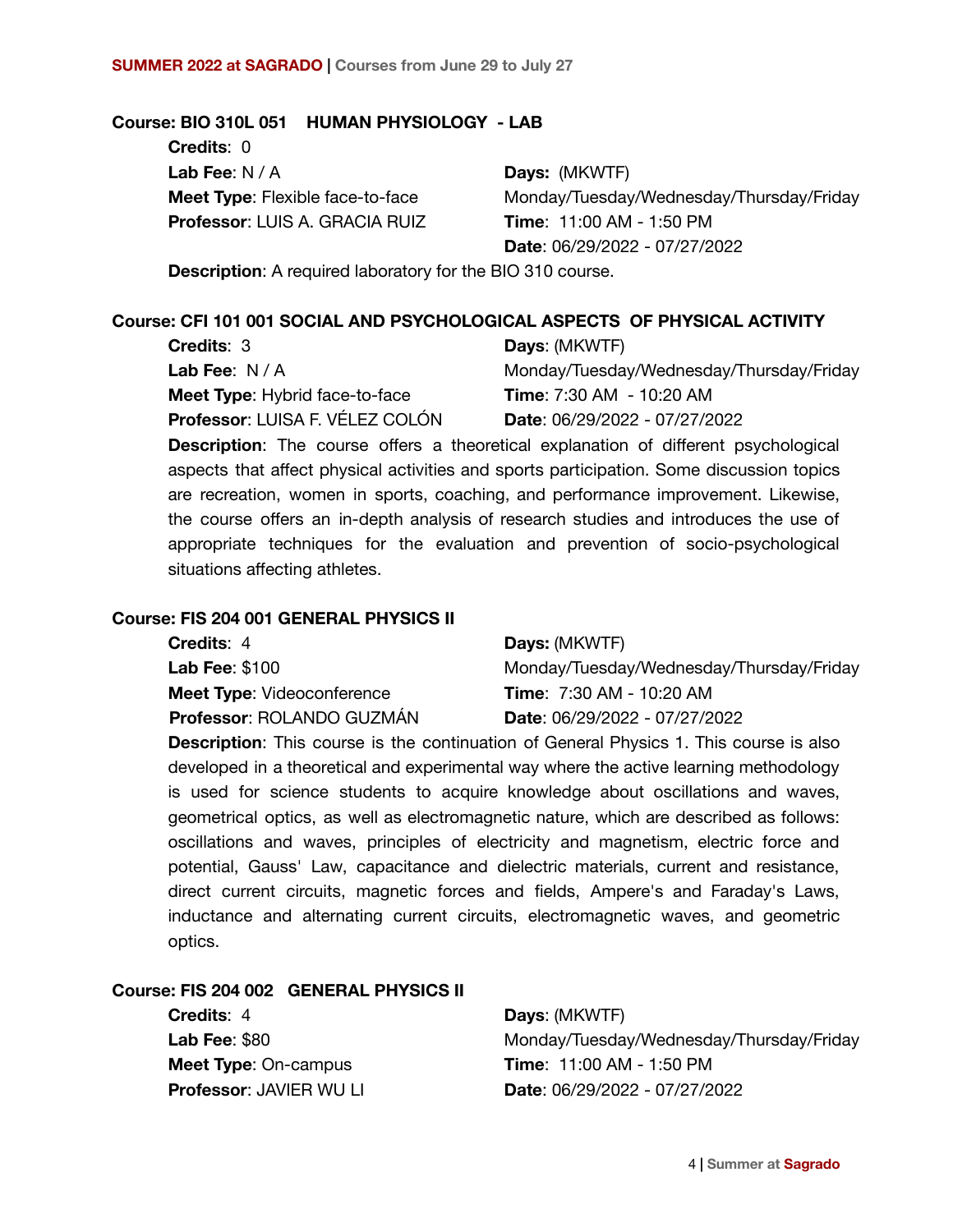**Description**: This course is the continuation of General Physics 1. This course is also developed in a theoretical and experimental way where the active learning methodology is used for science students to acquire knowledge about oscillations and waves, geometrical optics, as well as electromagnetic nature, which are described as follows: oscillations and waves, principles of electricity and magnetism, electric force and potential, Gauss' Law, capacitance and dielectric materials, current and resistance, direct current circuits, magnetic forces and fields, Ampere's and Faraday's Laws, inductance and alternating current circuits, electromagnetic waves, and geometric optics.

## **Course: FIS 204L 051 GENERAL PHYSICS II - LAB**

| <b>Credits: 0</b>                                                 | Days: (MKWTF)                            |
|-------------------------------------------------------------------|------------------------------------------|
| Lab Fee: $N/A$                                                    | Monday/Tuesday/Wednesday/Thursday/Friday |
| <b>Meet Type: On-campus</b>                                       | <b>Time: 11:00 AM - 1:50 PM</b>          |
| <b>Professor: VICTOR ORBEGOSO</b>                                 | <b>Date: 06/29/2022 - 07/27/2022</b>     |
| <b>Description:</b> A required laboratory for the FIS 204 course. |                                          |

#### **Course: FIS 204L 052 GENERAL PHYSICS II - LAB**

| <b>Credits: 0</b>                                                 | Days: (MKWTF)                            |
|-------------------------------------------------------------------|------------------------------------------|
| <b>Lab Fee:</b> $N/A$                                             | Monday/Tuesday/Wednesday/Thursday/Friday |
| <b>Meet Type: On-campus</b>                                       | <b>Time: 7:30 AM - 10:20 AM</b>          |
| <b>Professor: JAVIER WU LI</b>                                    | <b>Date: 06/29/2022 - 07/27/2022</b>     |
| <b>Description:</b> A required laboratory for the FIS 204 course. |                                          |

#### **Course: MAT 134 001 PRECALCULUS II**

| <b>Credits: 3</b>                 | Days: (MKWTF)                                                                               |
|-----------------------------------|---------------------------------------------------------------------------------------------|
| Lab Fee: $N/A$                    | Monday/Tuesday/Wednesday/Thursday/Friday                                                    |
| <b>Meet Type: On-campus</b>       | <b>Time: 7:30 AM - 10:20 AM</b>                                                             |
| <b>Professor: HUMBERTO SUAREZ</b> | Date: 06/29/2022 - 07/27/2022                                                               |
|                                   | <b>Description:</b> The Pre-Calculus II course is a continuation of Pre-Calculus I. It is a |

theoretical and practical course in mathematics for the Natural Sciences programs. It includes the study of functions such as systems of equations, sequences and series, trigonometric functions, analytical trigonometry, and complex numbers. The purpose is to lay the analytical and geometric bases for studying differential and integral calculus.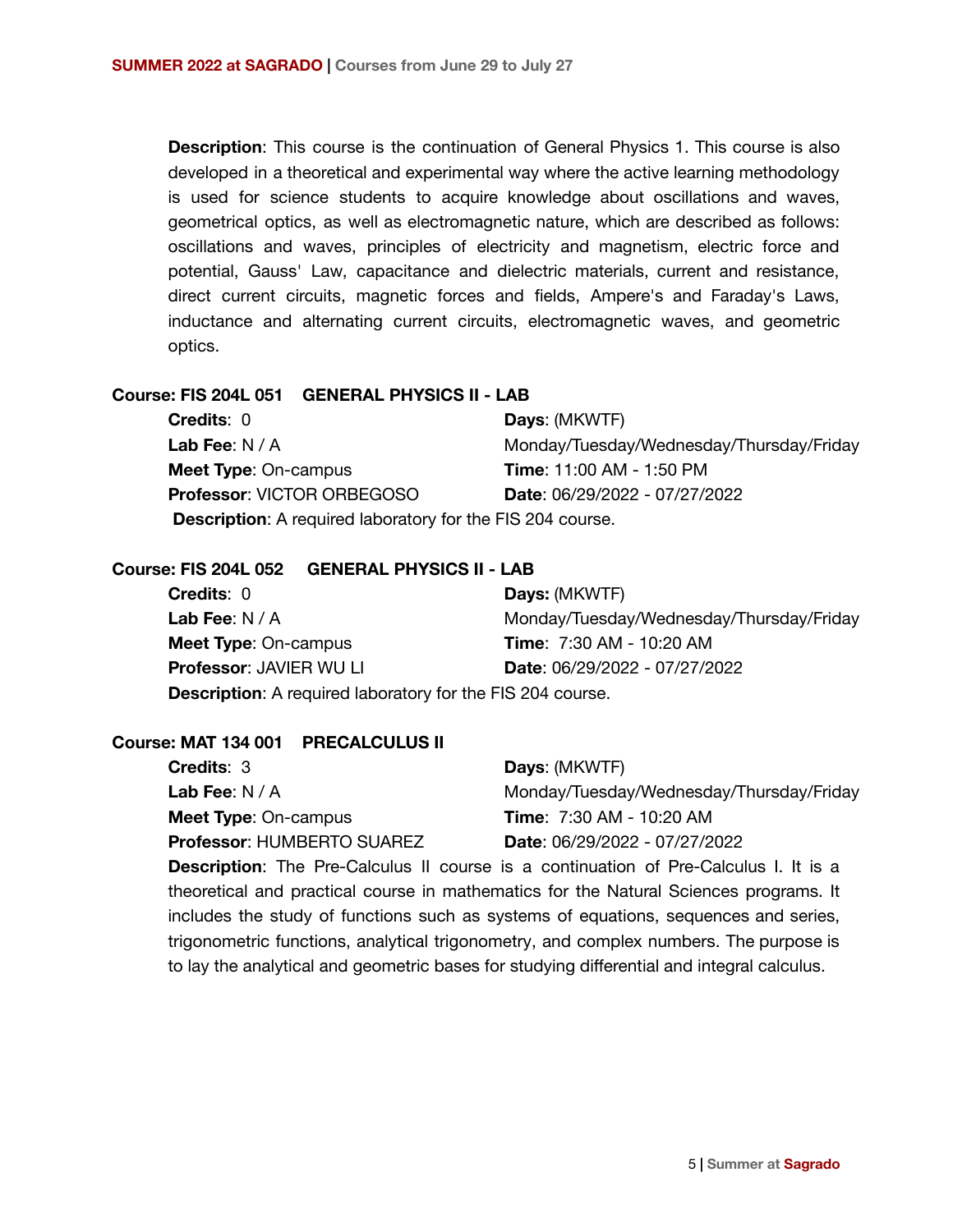### **Course: MAT 202 001 Calculus II**

| <b>Credits: 5</b>                 | Days: (MKWTF)                            |
|-----------------------------------|------------------------------------------|
| Lab Fee: $N/A$                    | Monday/Tuesday/Wednesday/Thursday/Friday |
| <b>Meet Type: Videoconference</b> | <b>Time:</b> 7:30 AM - 12:20 PM          |
| <b>Professor: ELBA RIVERA</b>     | Date: 06/29/2022 - 07/27/2022            |

**Description**: The course is theoretical and practical and deals with the knowledge and application of integral calculus. By applying integrals, problems of volumes of solids of revolution, areas of surfaces, and arc lengths are solved. The different techniques of integration are learned. Problems with indeterminate forms and improper integrals are solved. Problems using sequences and series are introduced and solved. Vectors are introduced and applied, and functions of several variables are studied through partial derivatives and multiple integrals. Problems are solved using different mathematical models in diverse scientific and social knowledge areas.

### **Course: MAT 261 001 COMPUTERIZED STATISTICS I**

| <b>Credits: 3</b>                 | <b>Days: (MKWTF)</b>                     |
|-----------------------------------|------------------------------------------|
| Lab Fee: $N/A$                    | Monday/Tuesday/Wednesday/Thursday/Friday |
| <b>Meet Type: Videoconference</b> | <b>Time: 2:30 AM - 5:20 PM</b>           |
| Professor: HUMBERTO SUÁREZ        | <b>Date: 06/29/2022 - 07/27/2022</b>     |

**Description**: MAT 261 is an elementary statistics course for students in the School of Natural Sciences. Study frequency distributions and their graphical representations: histograms, pie charts, line graphs, ogives, bar graphs, stem and leaf plots. Study of measures of central tendency (mode, mean and median), measures of dispersion (range, variance, and standard deviation), and measures of position (quartiles, percentiles). Basic concepts of probability and probability distributions: binomial, normal, t-distribution, and chi-square. Estimation methods and hypothesis testing. Introduction to linear regression. Computer activities are integrated using the EXCEL statistical package and the R platform. The purpose of the course is for the student to learn to apply the tools of descriptive and inferential statistics to scientific research.

### **Course: QUI 102 001 GENERAL CHEMISTRY II**

| <b>Credits: 4</b>                 | <b>Days: (MKWTF)</b>                     |
|-----------------------------------|------------------------------------------|
| Lab Fee: $$100$                   | Monday/Tuesday/Wednesday/Thursday/Friday |
| <b>Meet Type: Videoconference</b> | <b>Time: 11:00 AM - 1:50 PM</b>          |
| <b>Professor: URIEL RIVERA</b>    | <b>Date: 06/29/2022 - 07/27/2022</b>     |

**Description**: The General Chemistry course introduces the laws and fundamental principles of modern Chemistry. Its goal is to develop an understanding of chemical principles so that students can explain at the molecular level the relationship between the structure of a substance, how and why a reaction can occur, and how energy changes occur. In this second part, the physical properties of solutions are discussed.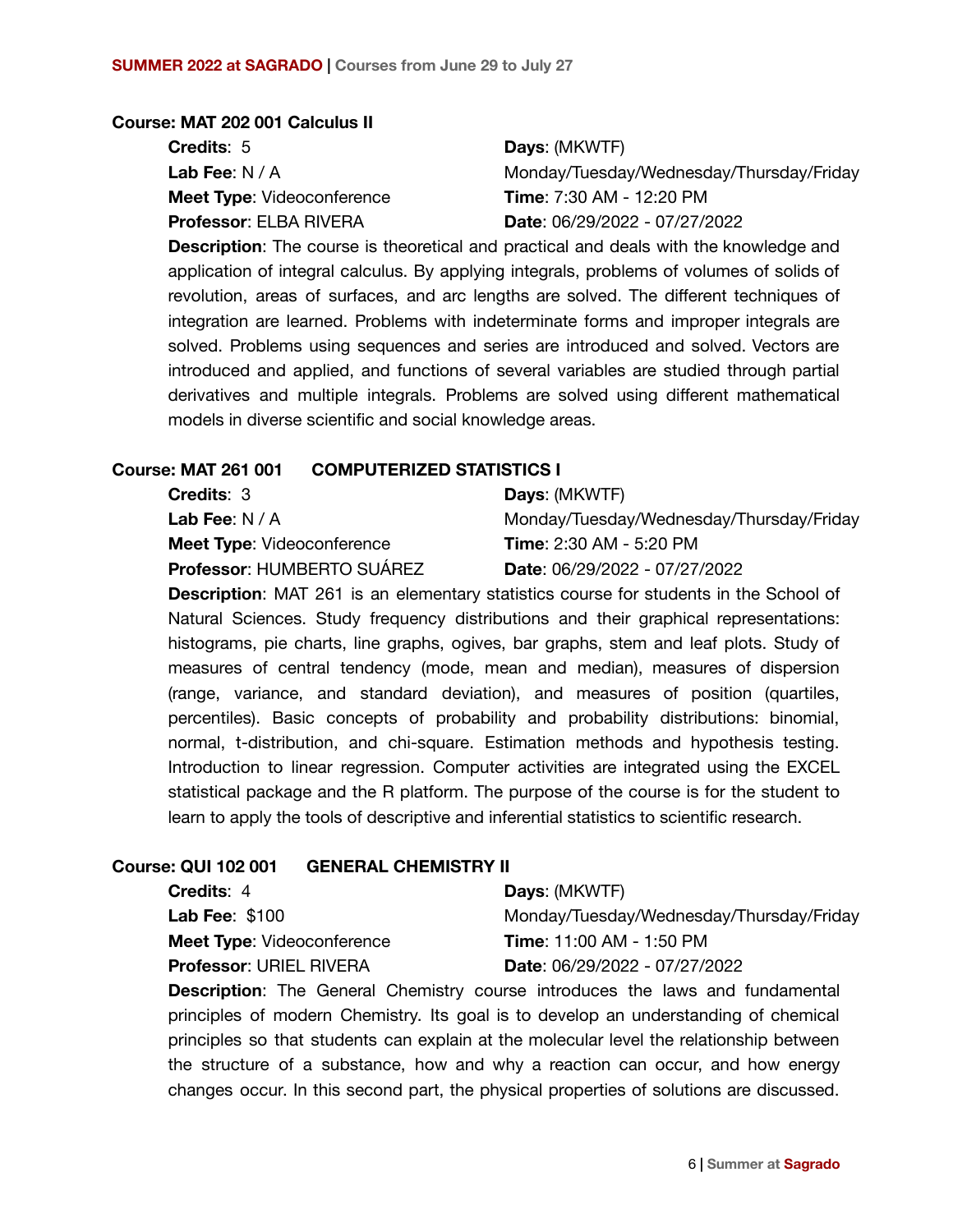In addition, the chemical equilibria involved in acid-base reactions, precipitation and oxidation-reduction, and the factors that affect the speed with which the reactions occur are studied. The laws of thermodynamics, electrochemical cells, and their relationship with chemical equilibrium are discussed. The course incorporates laboratory experiences to illustrate theoretical concepts, develop technical skills and analysis, and stimulate the development of scientific investigations. This course is aimed at students of concentration in Chemistry, Biology, Biomedical Sciences, and other allied health sciences who are trained to understand the biological and industrial processes of the world around us.

### **Course: QUI 102L 051 GENERAL CHEMISTRY II - LAB**

| <b>Credits: 0</b>                                                 | Days: (MKWTF)                            |
|-------------------------------------------------------------------|------------------------------------------|
| Lab Fee: $N/A$                                                    | Monday/Tuesday/Wednesday/Thursday/Friday |
| <b>Meet Type: Face-to-face</b>                                    | <b>Time: 7:30 AM - 10:20 AM</b>          |
| <b>Professor: RICHARD KINCH</b>                                   | Date: 06/29/2022 - 07/27/2022            |
| <b>Description:</b> A required laboratory for the QUI 102 course. |                                          |

### **Course: QUI 102L 052 GENERAL CHEMISTRY II - LAB**

| <b>Credits: 0</b>                                                 | Days: (MKWTF)                            |
|-------------------------------------------------------------------|------------------------------------------|
| Lab Fee: $N/A$                                                    | Monday/Tuesday/Wednesday/Thursday/Friday |
| <b>Meet Type: On-campus</b>                                       | <b>Time: 2:30 PM - 5:20 PM</b>           |
| <b>Professor: URIEL RIVERA</b>                                    | Date: 06/29/2022 - 07/27/2022            |
| <b>Description:</b> A required laboratory for the QUI 102 course. |                                          |

#### **Course: QUI 302 001 ORGANIC CHEMISTRY II**

| <b>Credits: 4</b>                 | <b>Days: (MKWTF)</b>                     |
|-----------------------------------|------------------------------------------|
| <b>Lab Fee: \$100</b>             | Monday/Tuesday/Wednesday/Thursday/Friday |
| <b>Meet Type: On-campus</b>       | <b>Time: 2:30 PM - 5:20 PM</b>           |
| <b>Professor: SARA M. DELGADO</b> | <b>Date: 06/29/2022 - 07/27/2022</b>     |

**Description**: Study of molecular orbitals and aromatic systems. Aromatic electrophilic substitution mechanisms, nucleophilic carbonyl addition, nucleophilic acyl substitution, and enolate-related condensations are studied. The IUPAC nomenclature of benzene derivatives, aldehydes, ketones, carboxylic acids, and their derivatives and amines is discussed. An introduction to the chemistry of carbohydrates, lipids, amino acids, and nucleic acids is presented at the end. Ultraviolet-visible, infrared, 13C nuclear magnetic resonance, and mass spectrometry are discussed. The elucidation of structures of organic compounds is emphasized by integrating all these techniques. This course is aimed at students concentrating in chemistry, biology, biotechnology, and allied health sciences, trained to understand the biological and industrial processes of the world around us. The course requires independent use of the Science Media Lab.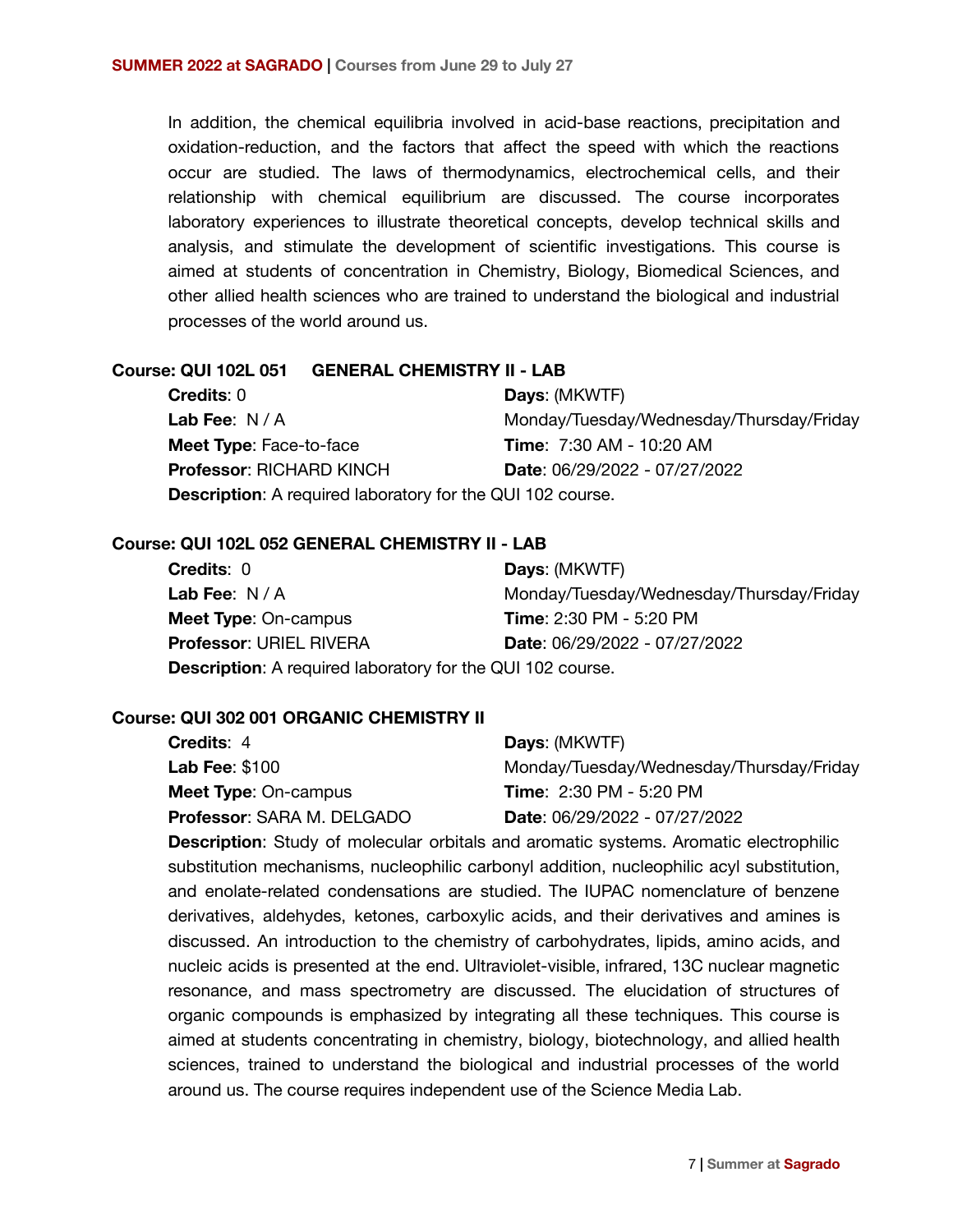# **Course: QUI 302L 051 ORGANIC CHEMISTRY II - LAB**

| <b>Credits: 0</b>                                                 | Days: (MKWTF)                            |
|-------------------------------------------------------------------|------------------------------------------|
| Lab Fee: $N/A$                                                    | Monday/Tuesday/Wednesday/Thursday/Friday |
| <b>Meet Type: On-campus</b>                                       | <b>Time: 11:00 AM - 1:50 PM</b>          |
| Professor: SARA M. DELGADO                                        | Date: 06/29/2022 - 07/27/2022            |
| <b>Description:</b> A required laboratory for the QUI 302 course. |                                          |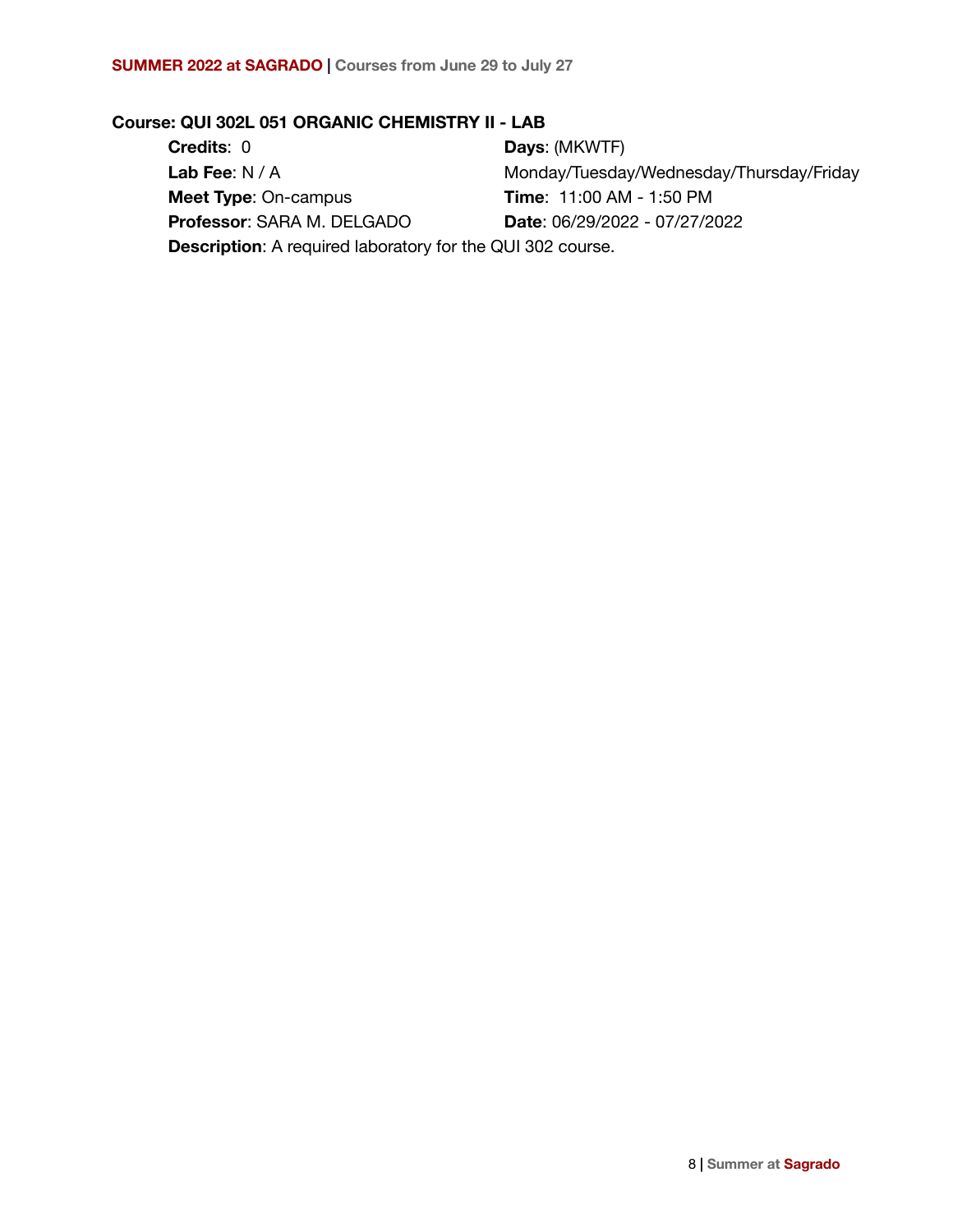## **COMMUNICATION COURSES**

### **Course: CES 110 001 STRATEGIC COMMUNICATION**

| <b>Credits: 3</b>                | <b>Days: (MWF)</b>                   |
|----------------------------------|--------------------------------------|
| <b>Lab Fee</b> : N / A           | Monday/Wednesday/Friday              |
| <b>Meet Type: Hybrid Virtual</b> | <b>Time</b> : 7:30 AM - 10:20 AM     |
| Professor: MARY A. TORRES        | <b>Date: 06/29/2022 - 07/27/2022</b> |

**Description**: This course studies the theories and principles of strategic communication in practical applications. Students will explore how communication has been transformed by digital technology, media fragmentation, changes in audience behavior, and ethical implications. Also, students will examine cases of strategic communication in novel and emerging scenarios in light of the diversity in digital media and social networks. They will analyze the role of the strategic communicator in the design and implementation of integrated and persuasive strategies to achieve organizational goals. Likewise, students will examine the challenges and opportunities of strategic communication in our global society.

### **Course: CES 390 001 Special Topics: Podcasting**

| <b>Credits: 3</b>                     | <b>Days: (MKWTF)</b>                                                       |
|---------------------------------------|----------------------------------------------------------------------------|
| Lab Fee: $N/A$                        | Monday/Tuesday/Wednesday/Thursday/Friday                                   |
| <b>Meet Type: Videoconference</b>     | <b>Time: 10:30 AM - 1:20 PM</b>                                            |
| <b>Professor: FRANCISCO CRISTÒFOL</b> | Date: 06/29/2022 - 07/27/2022                                              |
|                                       | ■ considered ■ description because the construction of a consideration for |

**Description**: Podcasts have become an accessible means of communication for sharing content and value about a product, service, or experience. This summer, connect with Prof. Francisco Javier Cristófol, from the ESIC Business and Marketing School in Madrid to learn what elements you need to know to create podcasts in which you transmit convincing and relevant stories to your audience.

## **Course: CMU 101 001 INTRODUCTION TO MASS MEDIA**

| <b>Credits: 3</b>                     | <b>Days: (MKWTF)</b>                     |
|---------------------------------------|------------------------------------------|
| Lab Fee: $N/A$                        | Monday/Tuesday/Wednesday/Thursday/Friday |
| <b>Meet Type: Face-to-face</b>        | <b>Time: 10:30 AM - 1:20 PM</b>          |
| <b>Professor: EUGENIO F. GONZÁLEZ</b> | <b>Date: 06/29/2022 - 07/27/2022</b>     |

**Description**: This course presents the act of communication as a social and cultural practice. It offers an overview of the sphere of mass media constituted in contemporary society by traditional institutions such as cinema, radio, and television as well as by the Internet, a network infrastructure where all these media converge, connected through a series of programs, platforms, and technologies. It also offers a critical conceptualization of this sphere as an ecosystem of networks and media users as "network-actors" or agents who constantly interact with each other and with various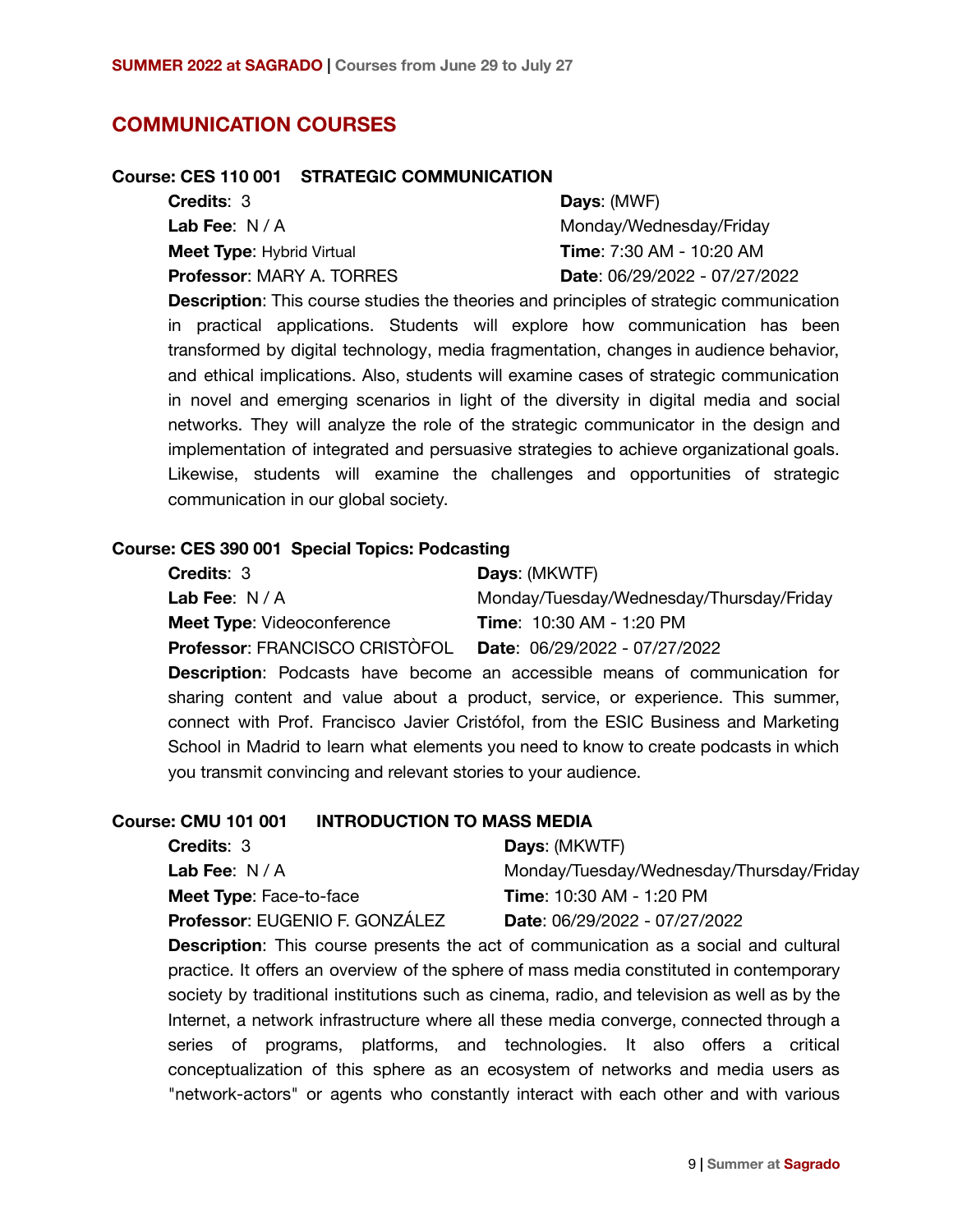technologies in the cultural space. It allows the student to approach the material through critical discussions, practical activities, and application in the cultural context. Assignments allow students to apply their abilities in the creative process of an entrepreneurial project.

#### **Course: PAV 110 001 NARRATIVE INFLUENCES**

| <b>Credits: 3</b>               | <b>Days: (MKWTF)</b>                     |
|---------------------------------|------------------------------------------|
| <b>Lab Fee</b> : N / A          | Monday/Tuesday/Wednesday/Thursday/Friday |
| <b>Meet Type:</b> Face-to-face  | <b>Time: 7:30 AM - 10:20 AM</b>          |
| <b>Professor: LUIS F. LÓPEZ</b> | <b>Date: 06/29/2022 - 07/27/2022</b>     |
|                                 |                                          |

**Description**: This course examines the history of storytelling as a technique and the creation of original worlds to learn about film genres, global cinema, story and script structure analysis, and creative writing for film and television. It is aimed at students who want to learn about storytelling by reviewing the various ways filmmakers have told stories since the beginning of cinema, and the change the digital age and distribution platforms have meant for content distribution.

### **Course: PER 110 001 REPORTING FROM PUERTO RICO**

| <b>Days: (MKWTF)</b>                     |
|------------------------------------------|
| Monday/Tuesday/Wednesday/Thursday/Friday |
| <b>Time: 1:30 PM - 4:20 PM</b>           |
| <b>Date: 06/29/2022 - 07/27/2022</b>     |
|                                          |

**Description**: The theoretical course explains how state and federal institutions work from a journalist's point of view. Students learn about the history of the media and the culture of journalism during the past, present, and a perspective of the future through the study of the media, government agencies, the Capitol of Puerto Rico, municipalities, and courts, among others.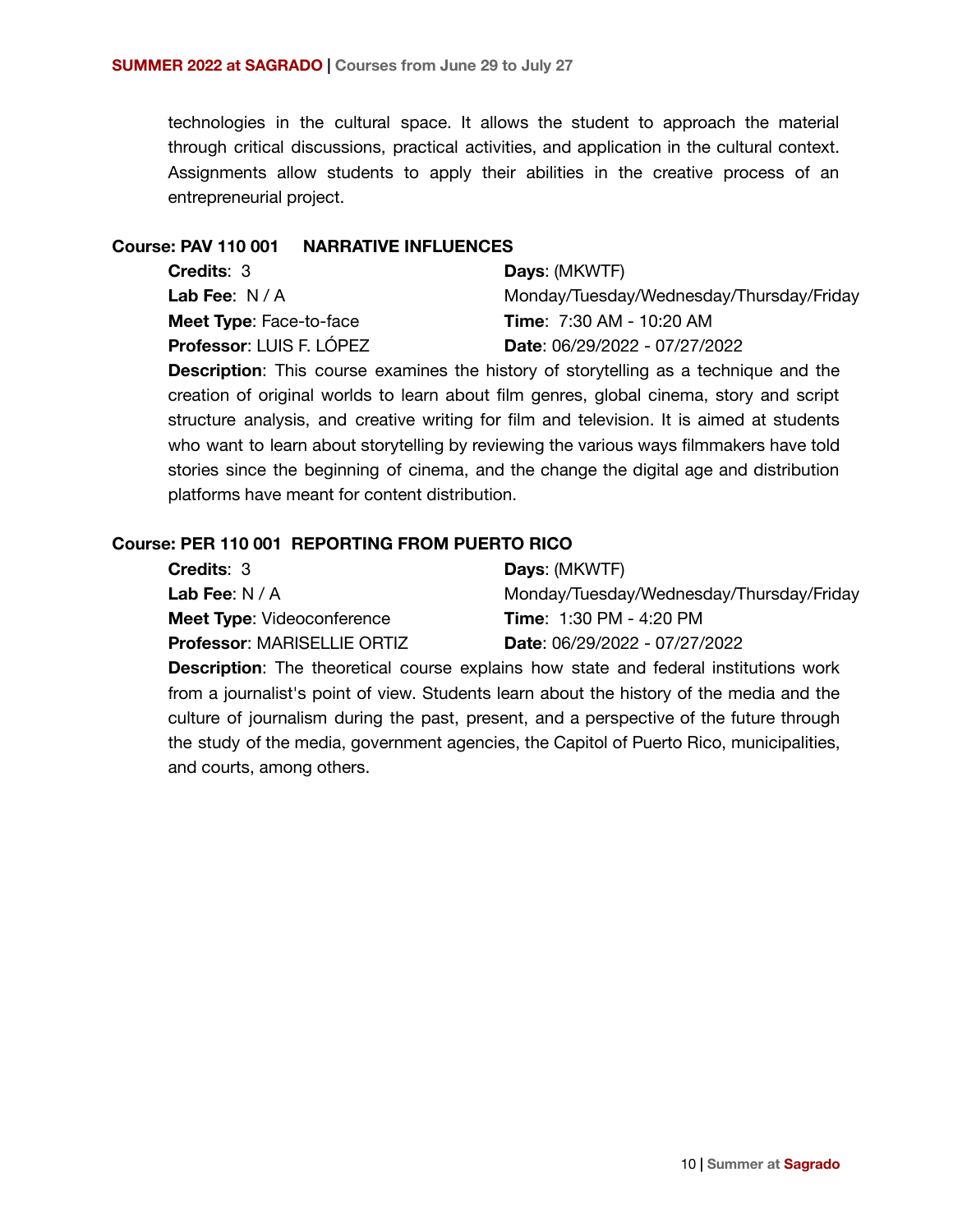# **GENERAL EDUCATION COURSES**

#### **Course: ESP 122 001 LITERARY GENRES II: SHORT STORY AND NOVEL**

| <b>Credits: 3</b>                     |  |
|---------------------------------------|--|
| Lab Fee: $N/A$                        |  |
| <b>Meet Type:</b> Hybrid face-to-face |  |
| <b>Professor: TBD</b>                 |  |

**Days**: (MWF) Monday/Wednesday/Friday **Time**: 8:30 - 11:20 AM **Date**: 06/29/2022- 07/27/2022

**Description:** In this course, students will learn about the narrative genres of the story and the novel. They will develop critical questioning through the reading of literary works. Furthermore, students will develop their oral and written communication by analyzing texts framed in different world visions.

#### **Course: ESP 227 001 ADVANCED GRAMMAR**

| <b>Credits: 3</b>                     | <b>Days:</b> ((KT) Tuesday/Thursday |
|---------------------------------------|-------------------------------------|
| <b>Lab Fee:</b> $N/A$                 | <b>Time: 9:00 AM - 12:50 PM</b>     |
| <b>Meet Type:</b> Hybrid face-to-face | Date: 06/29/2022-07/27/2022         |
| <b>Professor: TBD</b>                 |                                     |

**Description:** Practical-theoretical study of structural Spanish Grammar. Study of the language as a system or structure through the phonetic, morphosyntactic, and lexical-semantic levels. Includes text analysis and practical application of the correct use of oral and written language.

#### **Course: GCC 202 001 CHALLENGES OF CONTEMPORARY SOCIETY**

| <b>Credits: 3</b>                     | Days: (MWF) Monday/Wednesday/Friday |
|---------------------------------------|-------------------------------------|
| <b>Lab Fee:</b> $N/A$                 | <b>Time: 10:30 AM - 1:20 PM</b>     |
| <b>Meet Type:</b> Hybrid face-to-face | <b>Date: 06/29/2022-07/27/2022</b>  |
| <b>Professor: ANA M. MARRERO DIAZ</b> |                                     |

**Description:** This course studies the origin and consequences of humanity's main social, economic, political, and environmental challenges in the twentieth and twenty-first centuries. It also emphasizes the search for solutions from a humanistic perspective, anchored in achieving a society of justice and peace.

## **Course: GCM 102 001 PERCEPTIONS AND NOTIONS OF REALLY**

**Credits**: 3 **Lab Fee**: \$100 **Meet Type**: Hybrid face-to-face **Professor**: TBD

**Days**: (MWF) Monday/Wednesday/Friday **Time**: 7:30 AM - 10:20 AM **Date**: 06/29/2022 - 07/27/2022

**Description**: This course aims to give students a better understanding of how perceptions help construct new particular and collective realities through different forms of representations. This course promotes the interaction with scientific, philosophical,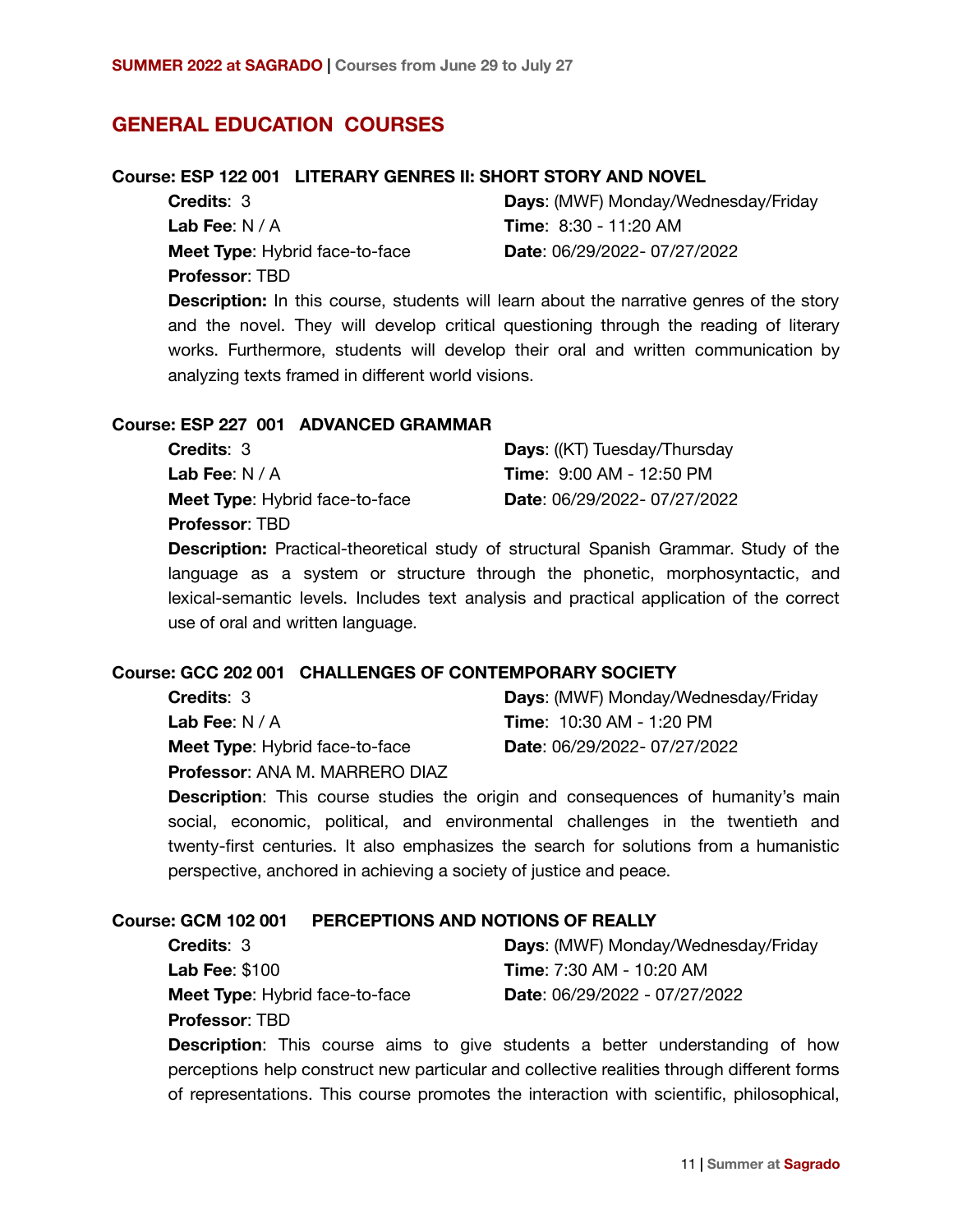and creative texts and active interpretation exercises through oral and written communication. This course is linked to the Language Lab.

### **Course: GCM 102A 051 PERCEPTIONS AND NOTIONS OF REALITY - LAB**

**Credits**: 0 **Lab Fee**: N / A **Meet Type**: On-campus **Professor**: MARTHA A. DAMACELA **Days**: (MWF) Monday/Wednesday/Friday **Time**: 11:00 AM - 11:50 AM **Date**: 06/29/2022 - 07/27/2022 **Description**: A required laboratory for the GCM 102 course.

## **Course: GCM 102B 051 PERCEPTIONS AND NOTIONS OF REALITY - LAB**

| <b>Credits: 0</b>                                                 | <b>Days: (MWF) Monday/Wednesday/Friday</b> |
|-------------------------------------------------------------------|--------------------------------------------|
| Lab Fee: $N/A$                                                    | Time: 11:00 AM - 11:50 AM                  |
| <b>Meet Type: On-campus</b>                                       | Date: 06/29/2022 - 07/27/2022              |
| <b>Professor: KARLA M. AYALA</b>                                  |                                            |
| <b>Description:</b> A required laboratory for the GCM 102 course. |                                            |

#### **Course: ING 122 LITERARY GENRES II: SHORT STORY AND NOVEL**

| <b>Credits: 3</b>                     | Days: (MWF) Monday/Wednesday/Friday  |
|---------------------------------------|--------------------------------------|
| Lab Fee: $N/A$                        | <b>Time: 1:30 PM - 4:20 PM</b>       |
| <b>Meet Type:</b> Hybrid face-to-face | <b>Date: 06/29/2022 - 07/27/2022</b> |
| <b>Professor: TBD</b>                 |                                      |

**Description**: This course considers and analyses selected international short stories and novels. Students will participate through oral and written discussion of the works, examining them for their aesthetic, socio-cultural, and value-based stances.

### **Course: ING 223 ADVANCED COMPOSITION**

| <b>Credits: 3</b>                     | <b>Days: (KT) Tuesday/Thursday</b> |
|---------------------------------------|------------------------------------|
| Lab Fee: $N/A$                        | <b>Time: 1:30 PM - 4:20 PM</b>     |
| <b>Meet Type:</b> Hybrid face-to-face | Date: 06/29/2022 - 07/27/2022      |
| <b>Professor: TBD</b>                 |                                    |

**Description**: This is an intensive composition course in which students will write correctly, clearly and accurately. Students will develop the basic principles of expository and persuasive writing.